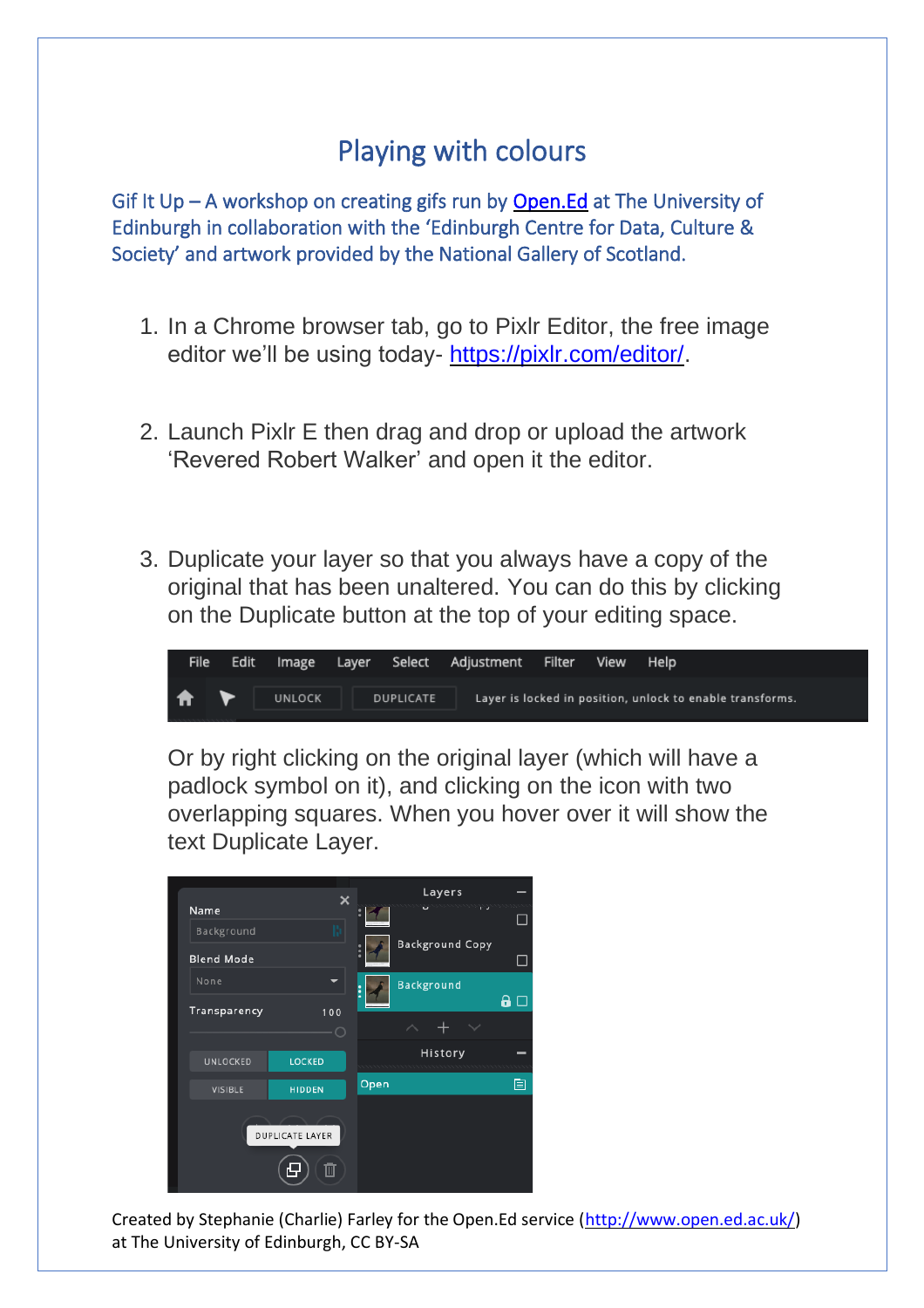4. In the toolbar on the left, click on the lasso select tool and use this to trace around an outline of the black hat.

Don't let go of the tool until you've completed your outline.





5. In the menu at the top of the editor click on 'Adjustment', then on 'Hue & Saturation'. Click the 'Colorize' box at the bottom of the box, then slide Hue, Saturation, or Lightness to select a colour.

Click on apply when you're happy.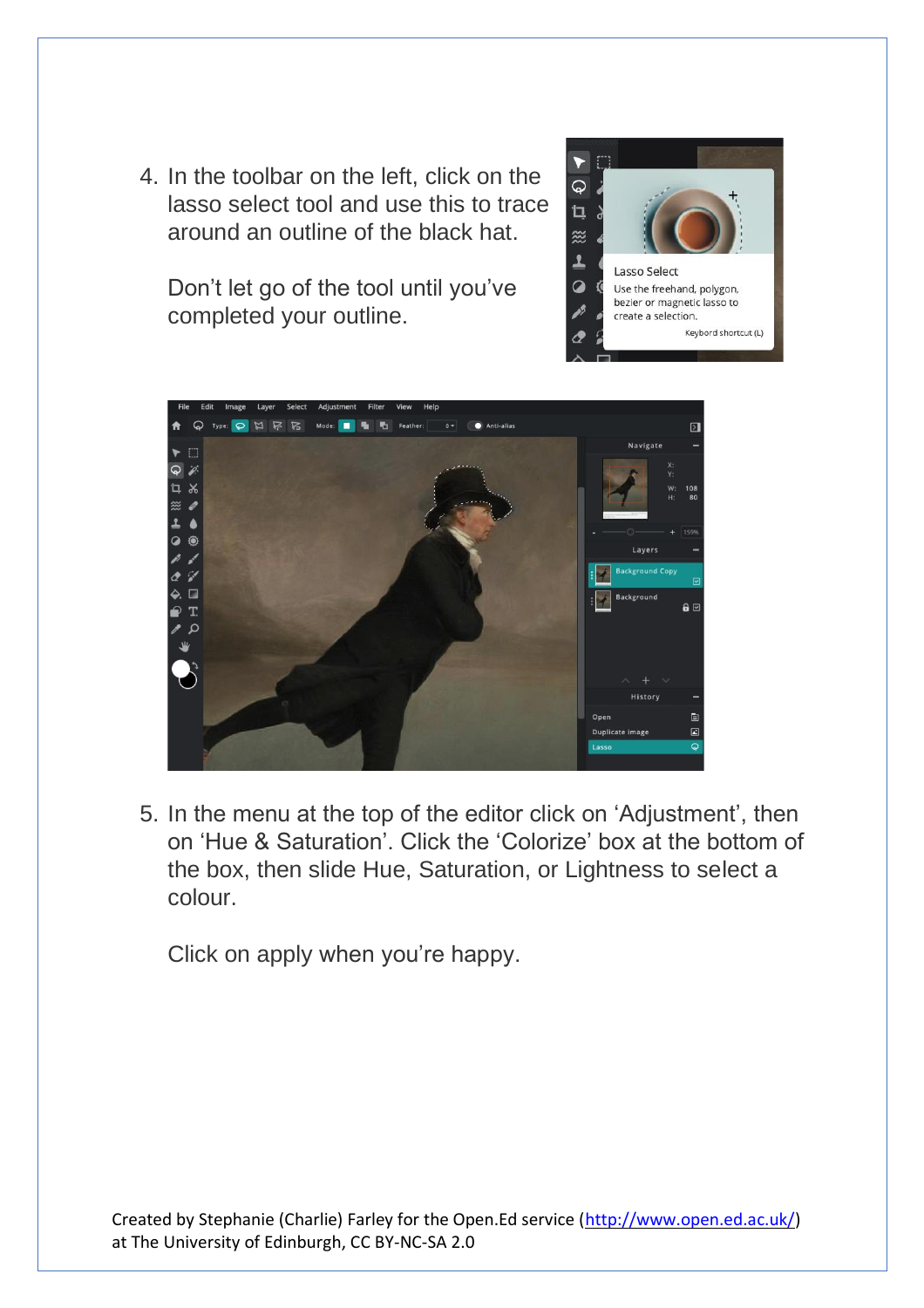|     |                | Hue & saturation | $\times$                |
|-----|----------------|------------------|-------------------------|
|     | Hue            | O                | $-80$                   |
|     | Saturation     | $\circ$          | $\sf 5$                 |
|     | Lightness      | $\circ$          | $\overline{\mathbf{3}}$ |
| (C) | Colorize       |                  | $\bullet$               |
|     | $\blacksquare$ | CANCEL           | APPLY                   |
|     |                |                  |                         |

6. Click on 'File' in the menu at the top of the Editor and Save your image. Name it something descriptive and recognisable, e.g. Reverend [Colour] Hat.

|                                                                                                                                                                 | Save image                                         | ×               |
|-----------------------------------------------------------------------------------------------------------------------------------------------------------------|----------------------------------------------------|-----------------|
|                                                                                                                                                                 | File name<br>reverend Purple hat                   |                 |
|                                                                                                                                                                 | File type                                          | .jpg            |
|                                                                                                                                                                 | <b>JPG</b><br>PNG<br>WEBP<br>PXD<br>Quality<br>90% |                 |
|                                                                                                                                                                 | $\circ$ –<br>LOW<br>MED<br>HIGH                    |                 |
|                                                                                                                                                                 | Format: jpg, size: 42kb<br>Image width             | 600             |
| ITI SATIORALIME ELERATION ARE:<br>Novement Admit Walley (1796 - 1908) Shaking on Dubingston Louis, 1795, St. November Andreas<br>General Carrier or 1978 of St. | Image height                                       | 814             |
|                                                                                                                                                                 | CANCEL                                             | <b>DOWNLOAD</b> |

7. Repeat. In the menu at the top of the editor click on 'Adjustment', then on 'Hue & Saturation'. Click the 'Colorize' box at the bottom of the box, then slide Hue, Saturation, or Lightness to select another colour.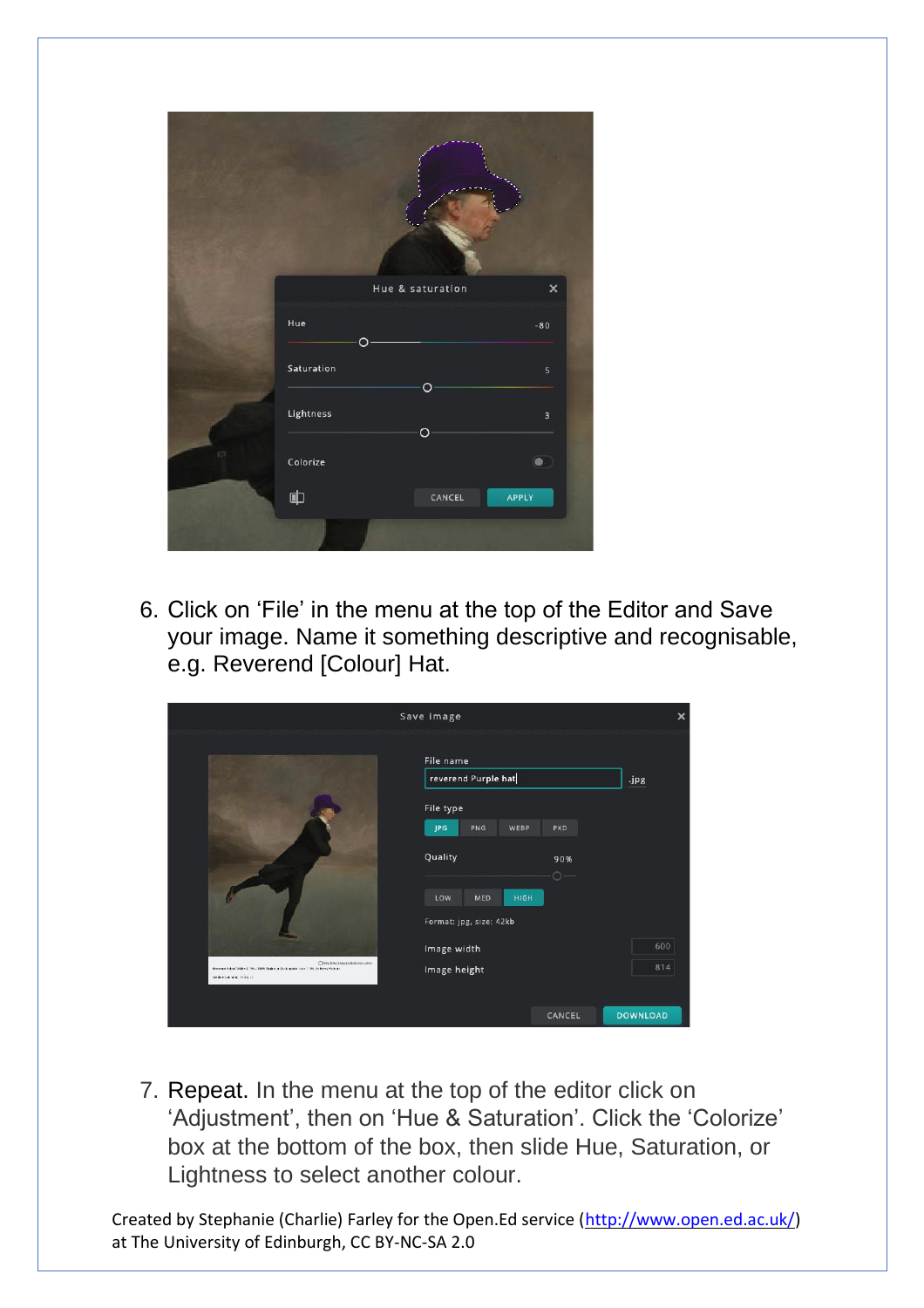Click on apply when you're happy, and again save the image using the same naming convention as before. Do this step 2 to 3 times.

8. Next, we're going to colourize his coat and legs. Make a fresh duplicate of the original artwork layer by right clicking on the bottom (padlocked) layer and clicking on the icon with two overlapping squares, when you hover over it will show the text Duplicate Layer. This will create a fresh original at the **top** of your layers.



**Note**: When making changes ensure that you have clicked on and highlighted the layer you want to make the edits on.

9. This time we'll use the Wand Select tool. This is right next to the lasso tool and looks like a wand with sparkles.

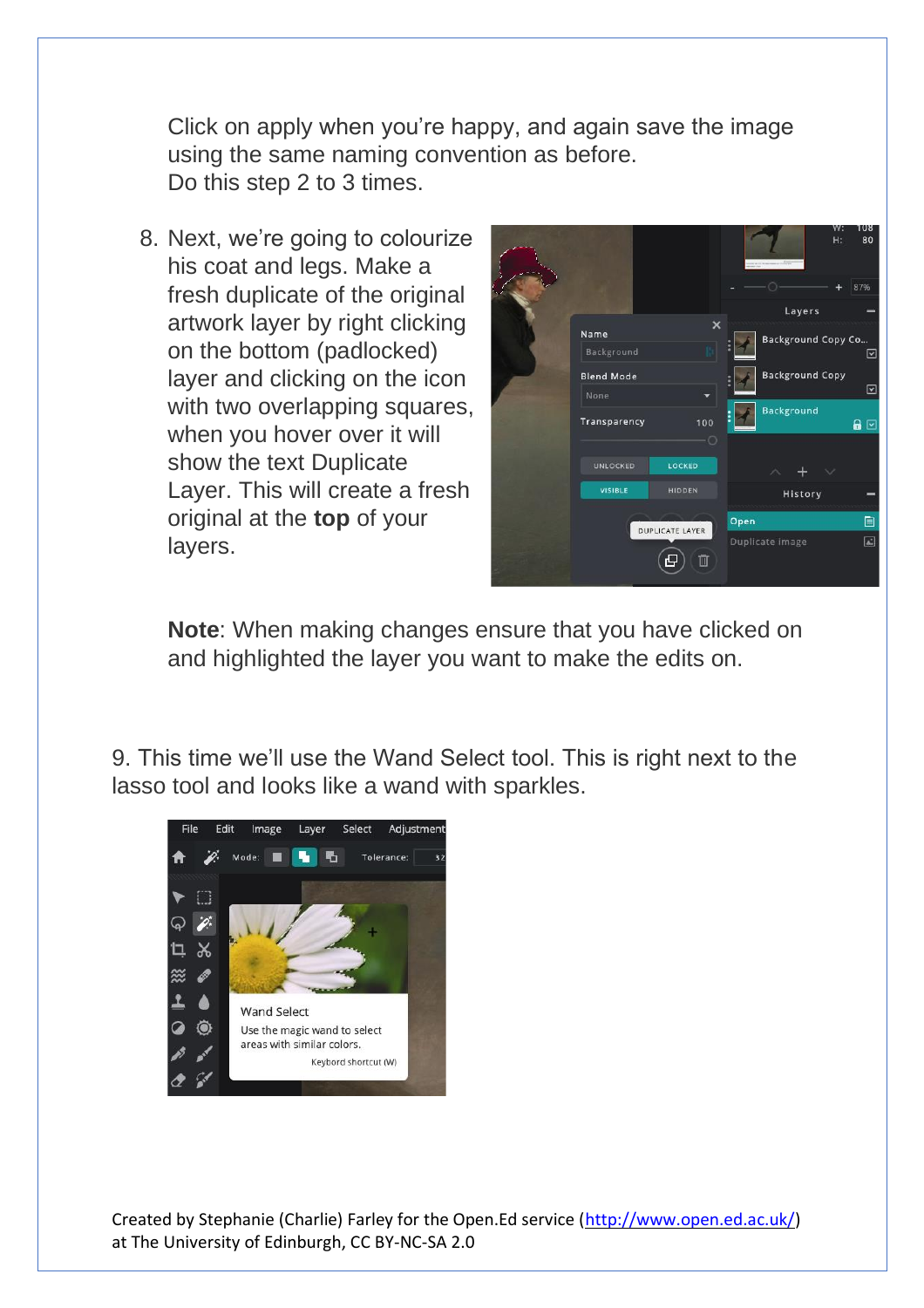10. Click anywhere on the Reverend's black coat and the Wand Select tool should select all the black pixels across the coat and legs.



11. Repeat the earlier steps using the Adjustment, Hue & Saturation tool, remembering to click that colourize tab. Once you're happy with the colour save your image again using your naming convention e.g. Reverend [Colour] coat.

|            | w                | τ.<br>W:<br>$H$ : |
|------------|------------------|-------------------|
|            |                  |                   |
|            | Hue & saturation | $\pmb{\times}$    |
| Hue        |                  | $-30$             |
|            | $\circ$          | $\prime$ (        |
| Saturation | $\Omega$         | 32                |
| Lightness  | $\circ$          | $-1$              |
|            |                  |                   |
| Colorize   |                  | <b>IO</b>         |
| 中          | CANCEL           | APPLY             |
|            | Lough and an     |                   |

12. Click on one of the layers with a coloured hat and drag it to the top of your layers so this is now the active layer being edited.

You should now see a coloured hat while also seeing the dotted lines around the black coat and legs.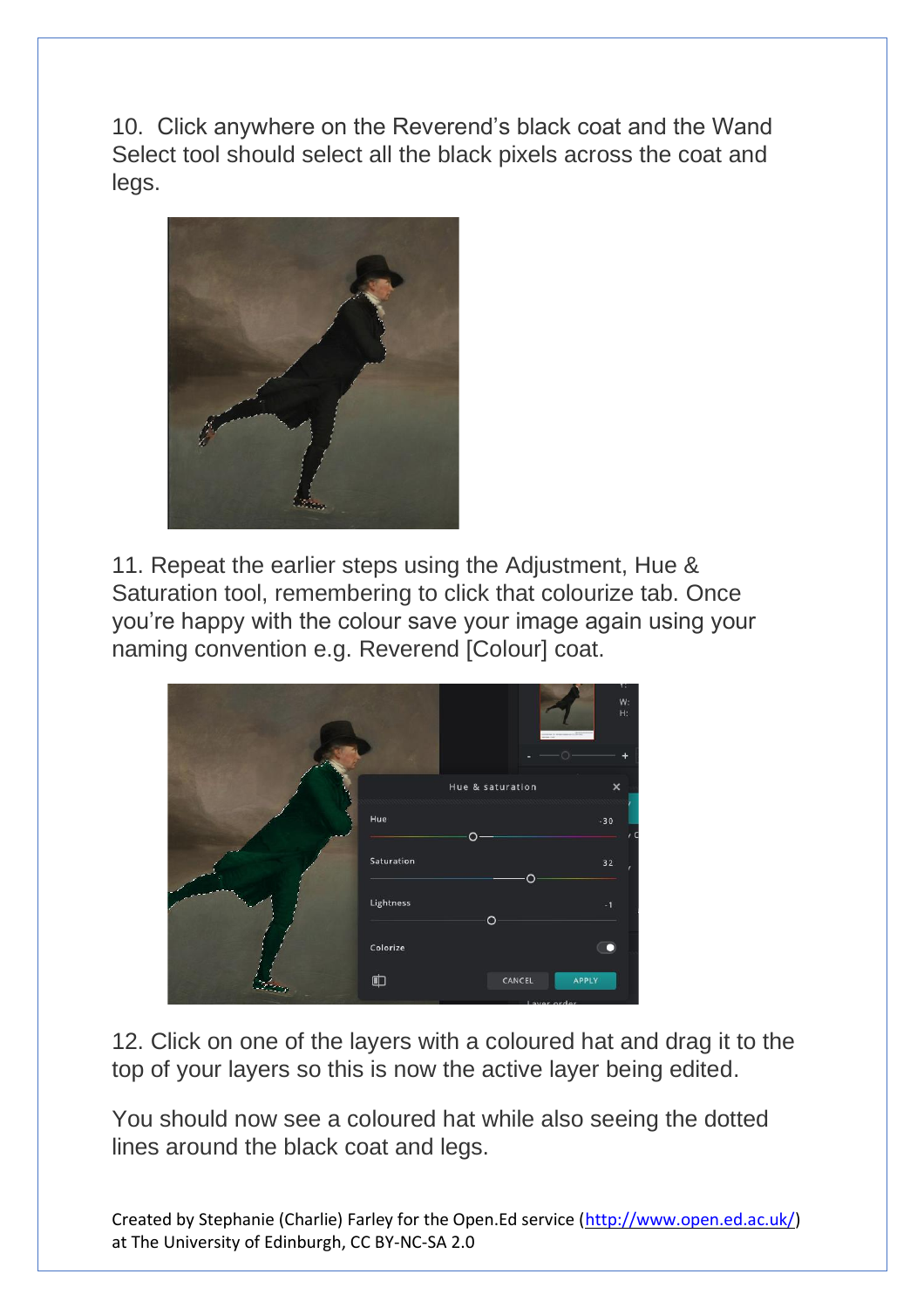Repeat the earlier steps to change the colour of the coat and legs.

Save using your naming convention, e.g. Reverend [Colour] Hat [Colour] coat.



14. Repeat the above step with a layer that has a different coloured hat, if you have one, or just keep changing the colour of the coat and saving your changed images using your naming convention.

13. Next step is to collect all your edited images into one folder. Create a new folder on your desktop and name it something memorable, e.g. Reverend.

Go to your CDCS Gif It Up folder and drag and drop or copy the original reverend artwork into the new folder.

Go to your downloads folder and drag and drop or copy all of your new Reverend images into the new folder. This will make the next step much easier.

14. In your browser open up<https://ezgif.com/maker>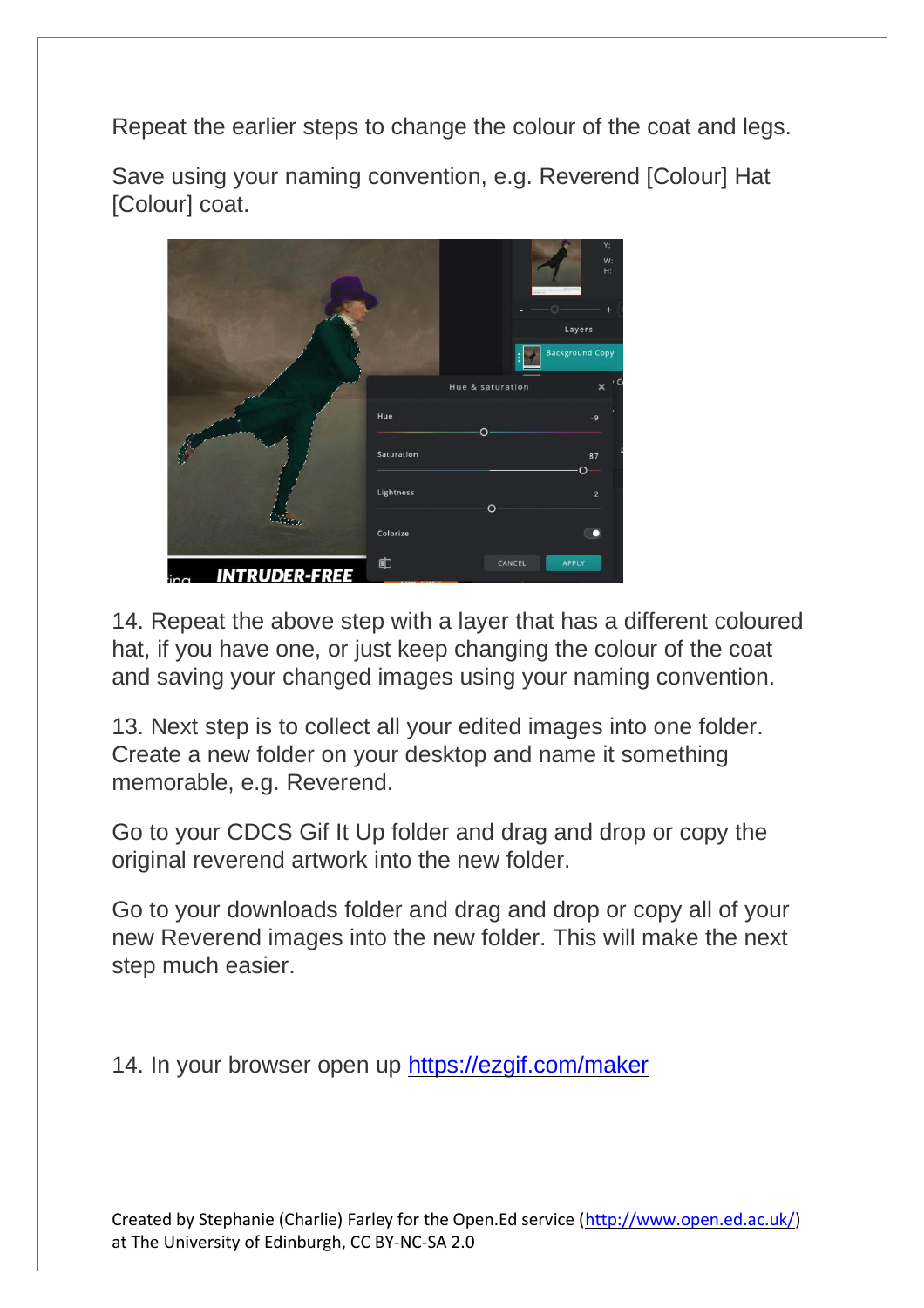Click on 'Choose Files' and select your saved images from the new Reverend folder. Then click on 'Upload and make a GIF!'.

| <b>Animated GIF Maker</b>                                                                                                                                                                              |
|--------------------------------------------------------------------------------------------------------------------------------------------------------------------------------------------------------|
| Upload images<br>Select images:<br>Choose Files No file chosen                                                                                                                                         |
| GIF / JPG / PNG / APNG / HEIC / MNG / FLIF / WebP or other images, up to 2000 files.<br>Max file size 6MB each or 100MB in total.<br>You can select multiple files or upload .zip archive with images. |
| Upload and make a GIF!                                                                                                                                                                                 |

15. You can reorder your images, now frames, into the order you would like the colour changes to happen. Just drag and drop the frames into your preferred order.

| <b>Animated GIF Maker</b><br>(drag and drop frames to change order) |                           |                                           |                           |                                             |
|---------------------------------------------------------------------|---------------------------|-------------------------------------------|---------------------------|---------------------------------------------|
| $\overline{2}$<br>и<br>Delay: 20<br>copy<br>skip                    | Delay: 20<br>skip<br>copy | $\overline{\mathbf{3}}$<br>Delay:<br>skip |                           | 5 <sub>5</sub><br>Delay: 20<br>skip<br>copy |
| 6<br>$\overline{z}$<br>:<br>Delay: 20<br>CODY                       | Delay: 20<br>skip<br>copy |                                           | Delay: 20<br>CODV<br>skip |                                             |

Play with options:

To set how quickly you want the gif to change from one image to next, increase or decrease the Delay.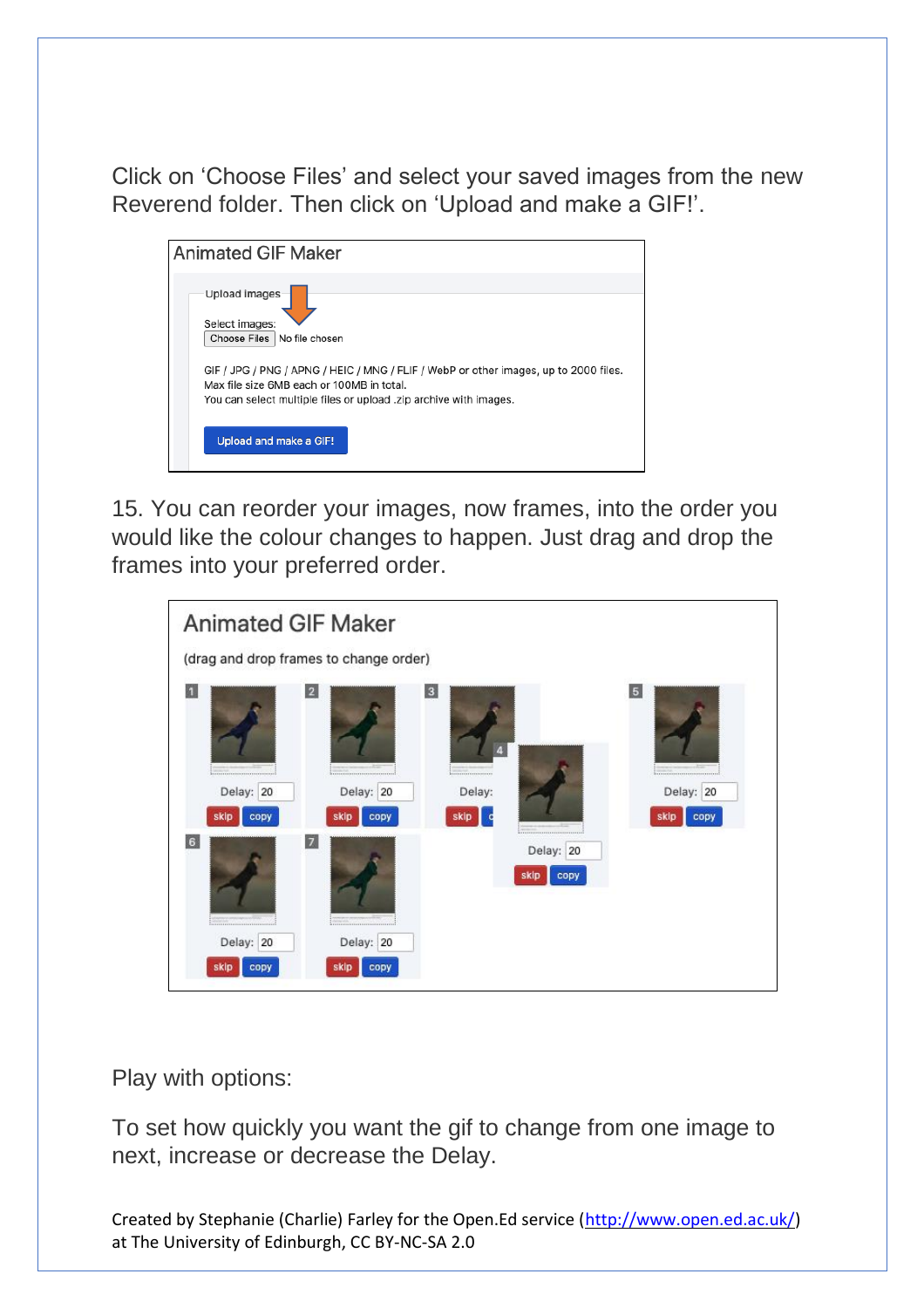To ensure that the gif will continue to loop, leave the Loop count empty. If you want it to stop after a certain number of loops, add that number into the box.

To add a crossfade effect from one image to another in your gif, select 'crossfade frames' and how long you want the delay to last.

When you're ready, click on 'Make a GIF!'.

## Optimise

Check the file size of your gif. Twitter only accepts gifs up to 5MB. We recommend that you always optimise the gif to reduce the file size.



Click on the 'optimize' button in the tools tab.

The tool will suggest an optimisation method and compression level. Further information about what these mean is provided at the bottom of the page.

Select your method and compression level, then optimise your gif.

Once done, save your gif by clicking on the floppy disk icon so you can upload it to social media channels or share it with friends.

## Share on Giphy

In another browser tab to go Giphy.com [https://giphy.com/.](https://giphy.com/) You can choose to sign in with an account or not. Having an account can be useful for tracking the gifs you create.